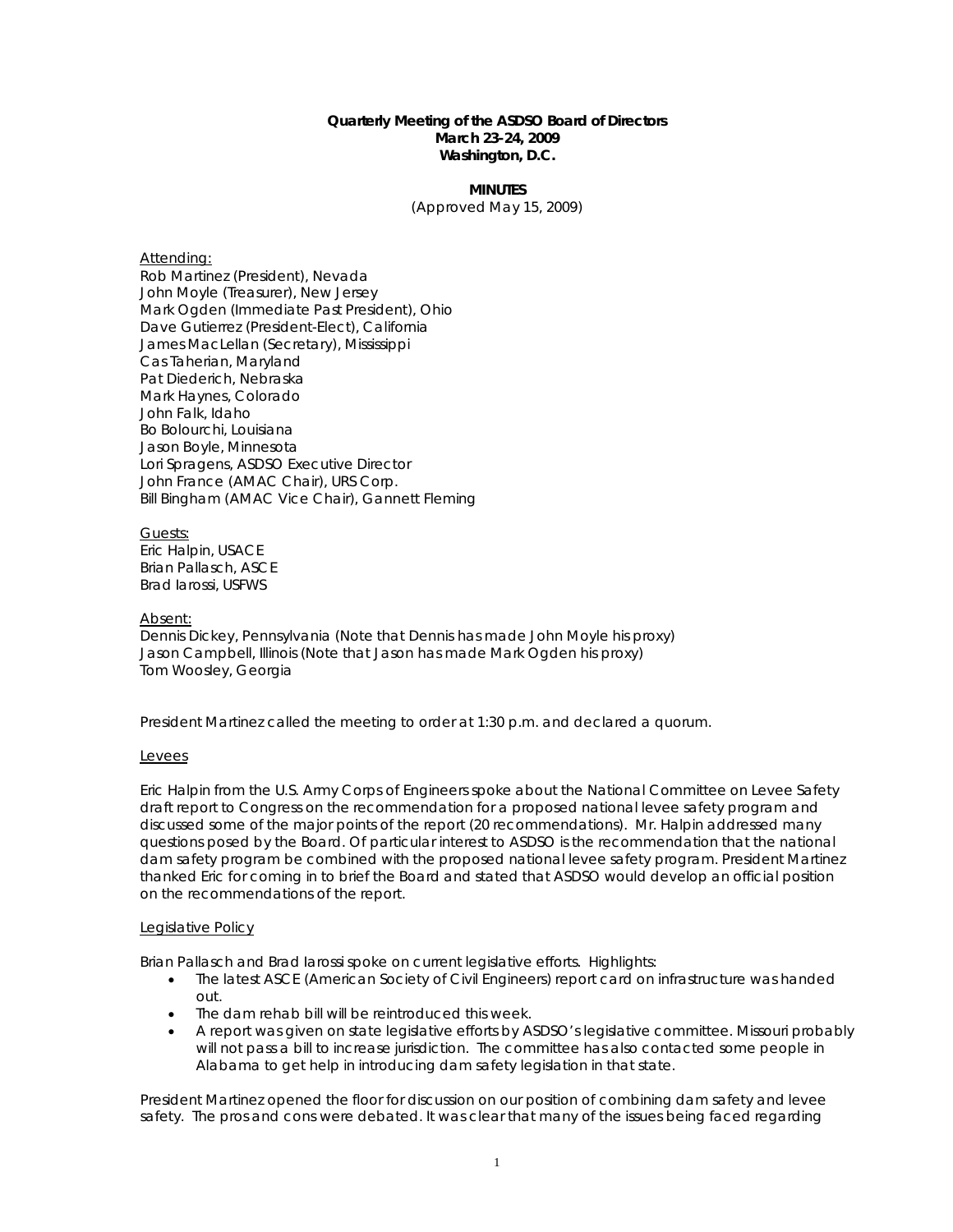levees are similar to what dam safety faced in the past. The current ASDSO resolution (dated 2006) on this issue was brought out and read to the Board.

It was mentioned that the Department of Homeland Security Sector Security Program is doing a lot of work in regards to dam security and that there is more funding going into that program than the current National Dam Safety Program. The Board may want to consider recommending moving national dam safety program into the DHS Infrastructure Protection program.

The question was raised about the feasibility of putting dam safety and levee safety with the flood insurance program.

Mark Ogden raised the point that Board needs to make a resolution about supporting the recommendations of the National Committee on Levee Safety or not. The current resolution of the Board (June 8, 2006) states that ASDSO does support the creation of a levee safety program. The question before us at this time is to decide whether the Board should support all of the recommendations of the committee report? A recommendation was made and accepted to table this discussion until later in the meeting to give Board members time to read the committee's report.

## Consent Agenda

There were no items for the consent agenda.

## Report from the President

Highlights:

- Rob Martinez and Dave Gutierrez spoke on behalf of ASDSO at the FERC hearing on dam safety in December.
- ASDSO leaders met with FEMA leadership in February to discuss the distribution of state assistance grants and other projects under the FY09 FEMA budget.
- ASDSO leaders met with NRCS in their DC offices in February to discuss the Recovery Act and what it means for the NRCS Watershed Rehabilitation Program and to discuss the MOA between ASDSO and the NRCS.
- A conference call was described between ASDSO, ASFPM and the NRCS to discuss implementation of funding programs provided in the Recovery Act.

## Report from the Secretary

The minutes from the December Board meeting passed.

## Feedback from States

Midwest - Michigan asked about the status of the FY09 FEMA Assistance Grants.

West – Texas raised the issue about landowner agreements expiring (with NRCS)

Southeast – no comments

North – Delaware wanted to know about the status of the dam rehabilitation bill. Maine would like more staff.

## Review of Action items from Last Meeting

- All of the signed conflict of interest statements from board members were received.
- John Falk is the new chair of the Awards Committee.
- FEMA approved ASDSO's nomination of Jim Gallagher as the new state appointee to the National Dam Safety Review Board (NDSRB).
- Sarah McCubbin-Cain will be spearheading coordination on the new dam failure database. ASDSO hasn't heard back from the Canadian Dam Association regarding ideas on closer coordination efforts.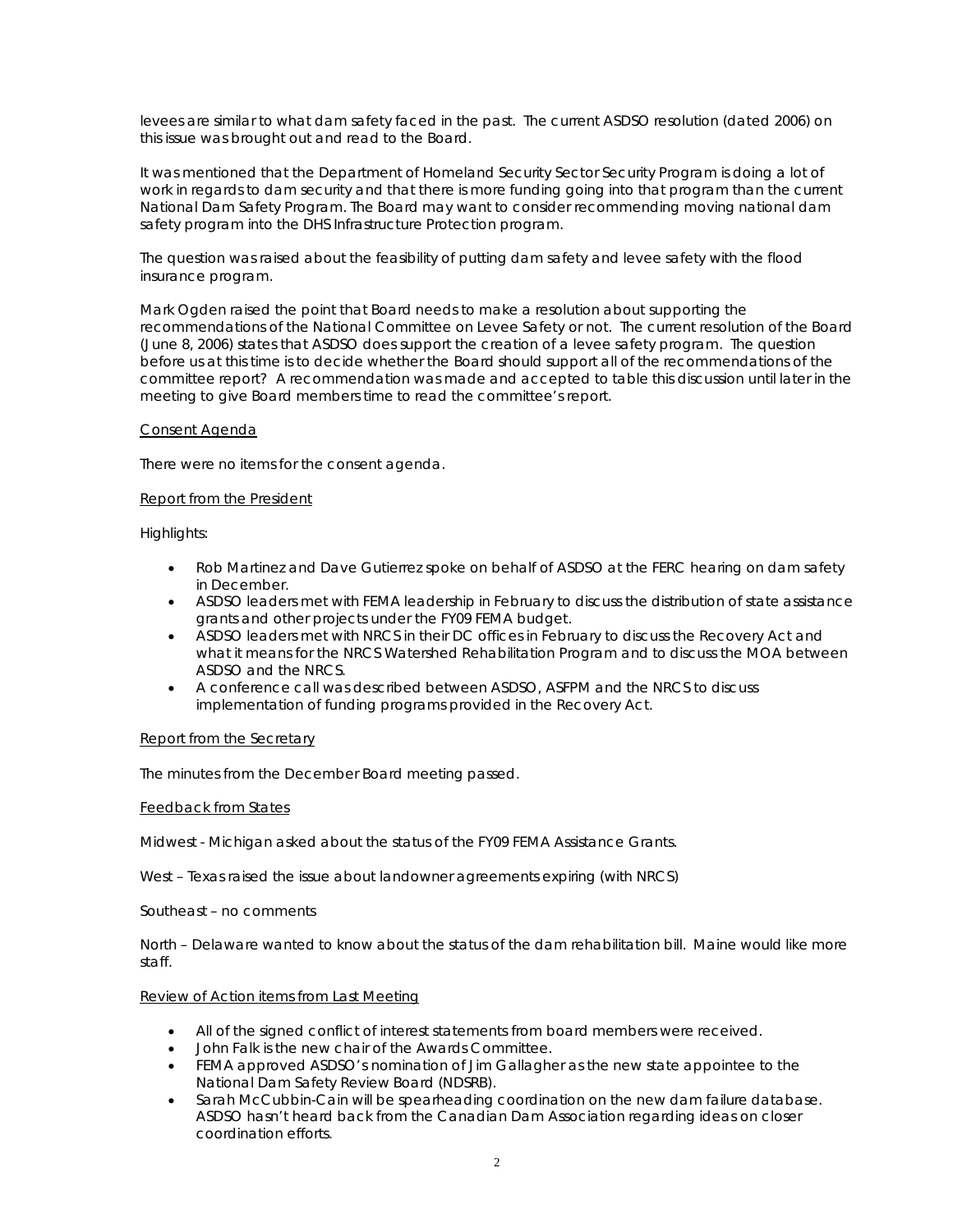- Greg Paxson has been approved as a member of AMAC.
- The number of states that have security clearances from DHS is unknown at this time. Jack Byers is working on it.

## Report from the Treasurer

John Moyle presented a six-month financial statement. He also reported on the status of investments. The Finance committee meeting in May will re-evaluate the investment strategy and cash flow policies. The ExCom will bring a draft FY10 Action Plan and budget to the Board in June.

#### Status of Contracts

Ms. Spragens gave an update on contracts with FEMA, DHS and USACE. No questions.

Meeting adjourned at 5:20 PM.

## Tuesday, March 24, 2009

Meeting began at 8:30 AM.

#### **Partnerships**

A report and discussion was held regarding the partnership relationship between ASDSO and the NRCS. NRCS is proposing to contract with ASDSO to do EAP workshops in the near future. The NRCS leaders provided several ideas for future cooperation which the Board discussed. (Attachment 1) Pat Diederich agreed to be the Board liaison with NRCS on all of these dam safety issues and the use of stimulus money through the NRCS.

A report was given on continued communications with the CEATI group, which was holding a research workshop concurrent with this board meeting. It was agreed that more effort should be put toward getting CEATI and the NDSRB Research Workgroup, as well as other research entities, to coordinate on dam safety research.

Ms. Spragens updated the Board on communications with the National Emergency Management Association leadership in DC.

## Research Proposal

The proposal from Tennessee Tech (TT) was reviewed. The professor with TT requested that ASDSO review his proposal and then give him a letter of endorsement to help him with his grant application to the National Science Foundation. This is a proposal to study if reservoirs increase local precipitation. The consensus of the Board is that ASDSO can't endorse this at this time but we will forward it to NDSRB Research workgroup.

## Future State Data Collection and Relation to NDSRB Performance Measures and State Assistance Grant **Distribution**

The discussion revolved around how to improve the data collection process and how to best use the data to analyze how states dam safety programs are improving. Concurrent was a discussion on how performance measures should affect the distribution of the FEMA State Assistance Grants and how the NID data should be used to award grant amounts to the states.

After considerable discussion about these topics focus settled on how FEMA should be distributing the grants to the states. FEMA has stated that it will use the older, 2007 NID data that is posted on the Corps' website. ASDSO and Corps representatives have agreed that the 2008 NID, while not yet posted to the Corps' website, is quality-checked and should be used in the formula to divide up the state assistance grants. It was also agreed that states should write more comprehensive workplans for the FEMA State Assistance Grants that related back to the legislative goals in the National Dam Safety Act.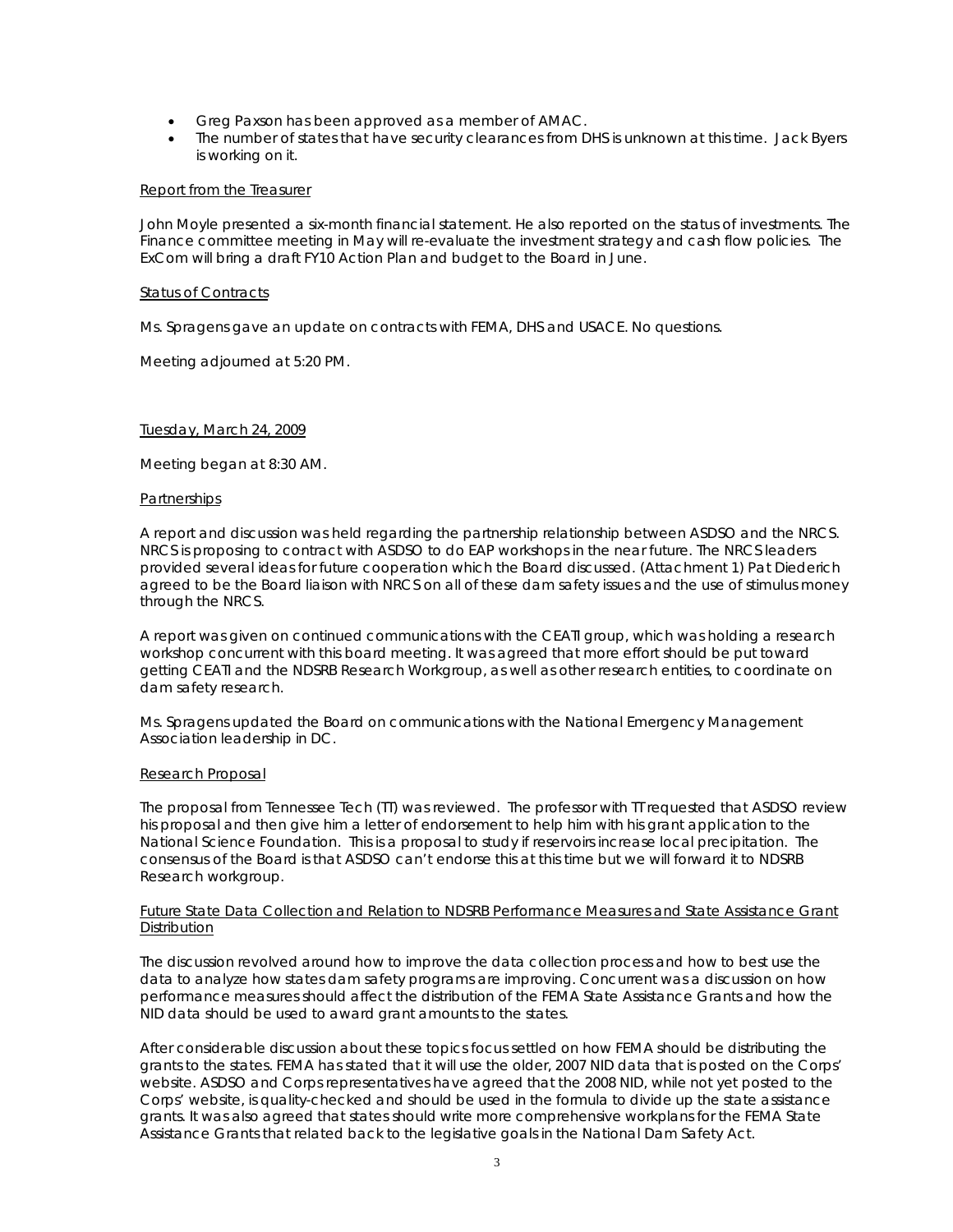A motion was made recommending that FEMA use the latest available NID data (FY08) when dividing up the state assistance grant funds.

Motion: Dave Gutierrez Second: Cas Taherian Motion carried.

It was then agreed that ASDSO should form a task group to look at all the data being collected through the DSPMT and make recommendations on streamlining the list of fields and how the data is collected. Jason Boyle and John France volunteered to be on such a task force. John Moyle nominated Dewey Lima to be on the task force.

Finally, Dave Gutierrez agreed to finalize the draft of the model state assistance grant workplan that he provided to the Board and send it to Board for comments so that it can be presented to the state members of the NDSRB. The NDSRB will then decide whether or not to use the workplan.

# Review of Written Report

No questions. Ms. Spragens highlighted the new web site that summarizes the ASDSO website statistics.

## Levee Safety Continued

The Levee Safety issue was re-opened.

Questions for the Board to consider were written on the screen:

- 1. Should ASDSO support all of the recommendations in the NCLS report?
- 2. Should ASDSO support the concept of combining the National Dam Safety Program with the new Levee Safety Program under one commission when created? Will we advocate for this on Capitol Hill? Would the national dam safety program be lost among the levee issues?
- 3. Should ASDSO support moving toward being the national dam AND levee safety association instead of just the national dam safety association?

A motion was made to support all recommendations in the NCLS report.

Motion: Mark Ogden Second: Dave Gutierrez Motion voted on with 10 for, 1 against Motion carried

After further discussion, a motion was made to specifically support the recommendation to combine the National Dam Safety Program and the proposed National Levee Safety Program.

Motion: Bo Bolourchi Second: Mark Ogden Amendment offered that ASDSO support combining the National Dam Safety Program and the proposed National Levee Safety Program and support a new, single, independent dam and levee safety commission to administer the combined programs. Amendment: John Falk (accepted by Mr. Bolourchi) Motion carried

Point was raised for each Board member to communicate with the other states and find out what they think about this issue as well as why the Board made and passed the above 2 motions.

## Constitution and Bylaws Amendment

A draft amendment was offered by the Constitution and Bylaws Committee to alter both the constitution and the bylaws so that an Associate Member could serve on the Board. The discussion focused on whether or not the current draft would adequately address the issue of increasing the pool of candidates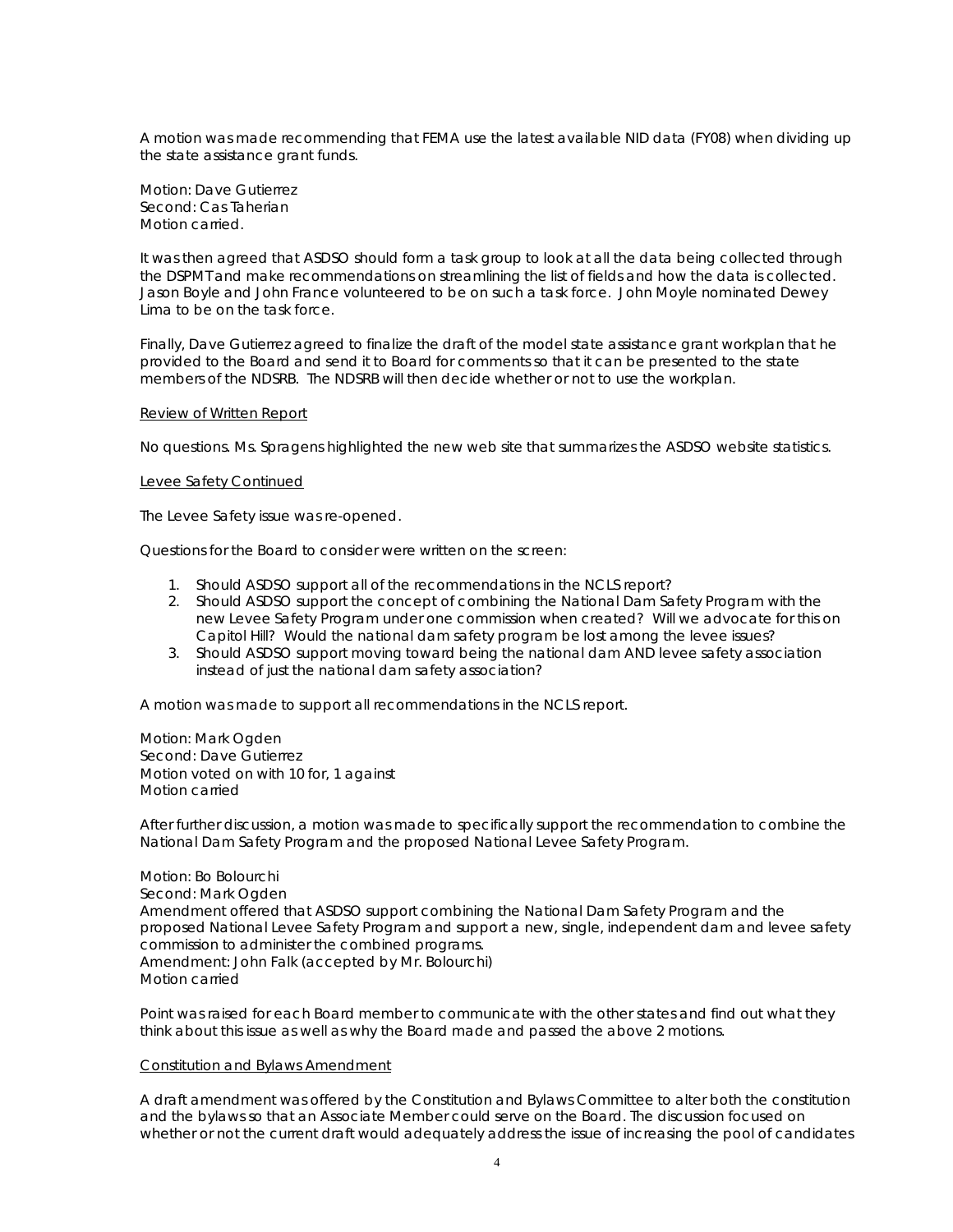for the Board. President Martinez asked that Board members consider this proposed amendment and send any comments to Rob and Lori. Issue tabled until June Board meeting.

#### Committee Oral Reports

AMAC – Greg Paxson approved for membership and has been put on dam failure analysis committee

Peer Review – Bill Bingham has set up meeting dates with his committee starting first week in May. He hopes to have things done in committee by annual conference, definitely by end of year.

Annual Conference – have 165 abstracts already. Program committee will meet next week.

Awards – deadline is end of June. No award application has been turned in yet.

Constitution & Bylaws – report already discussed.

Dam Owner Outreach – discussion about dam failure animation project. Project is going slower than anticipated. First project is to show animated failure of dam by overtopping. The O&M course for owners being developed and will be presented at Northeast Regional Conference.

Dam Failure Database – Sarah McCubbin-Cain has been working with Marty McCann on coordination with the NPDP.

Finance – Will meet in May to develop FY10 plan.

Legislative – See notes from day one (PA, MO, AL). Lori pointed out that the committee can't accomplish the ambitious agenda that they have outlined without another staff person.

Levees – already discussed.

Membership – trying to get mentoring program started. Committee is working on a new member packet and planning for the annual conference "meet and greet" event.

Officers' Nomination – will soon send out email to eligible candidates and then select committee.

Outlet Works – broken up into 5 different subtopics. They are working on white papers.

Tech Journal – trying very hard to collect more papers to get back on schedule.

Tech Training – has been divided into 3 subgroups.

CSD – working on regional conference at Penn State and working with PA on state rehab program.

West – working on regional conference in May.

Security – Recent meeting in DC. Lots of ongoing projects that will be discussed at security workshops during the Northeast and West Conferences. Consequence based screening tool has been developed and invitations sent to all 50 states. Screening security questions have been added to the state data call. There is a particular focus on Tier 1, 2, and sector specific as well as state list.

NDSRB – next meeting April 14 & 15.

NDSRB Research Workgroup – already discussed. Have a proposal for research into energy dissipaters.

NDSRB Performance Measures Workgroup – nothing to report.

NDSRB Working Group on NID – nothing to report.

NDSRB EAP Workgroup – written report given. FEMA has hired a marketing group to do create awareness initiative for EAP development.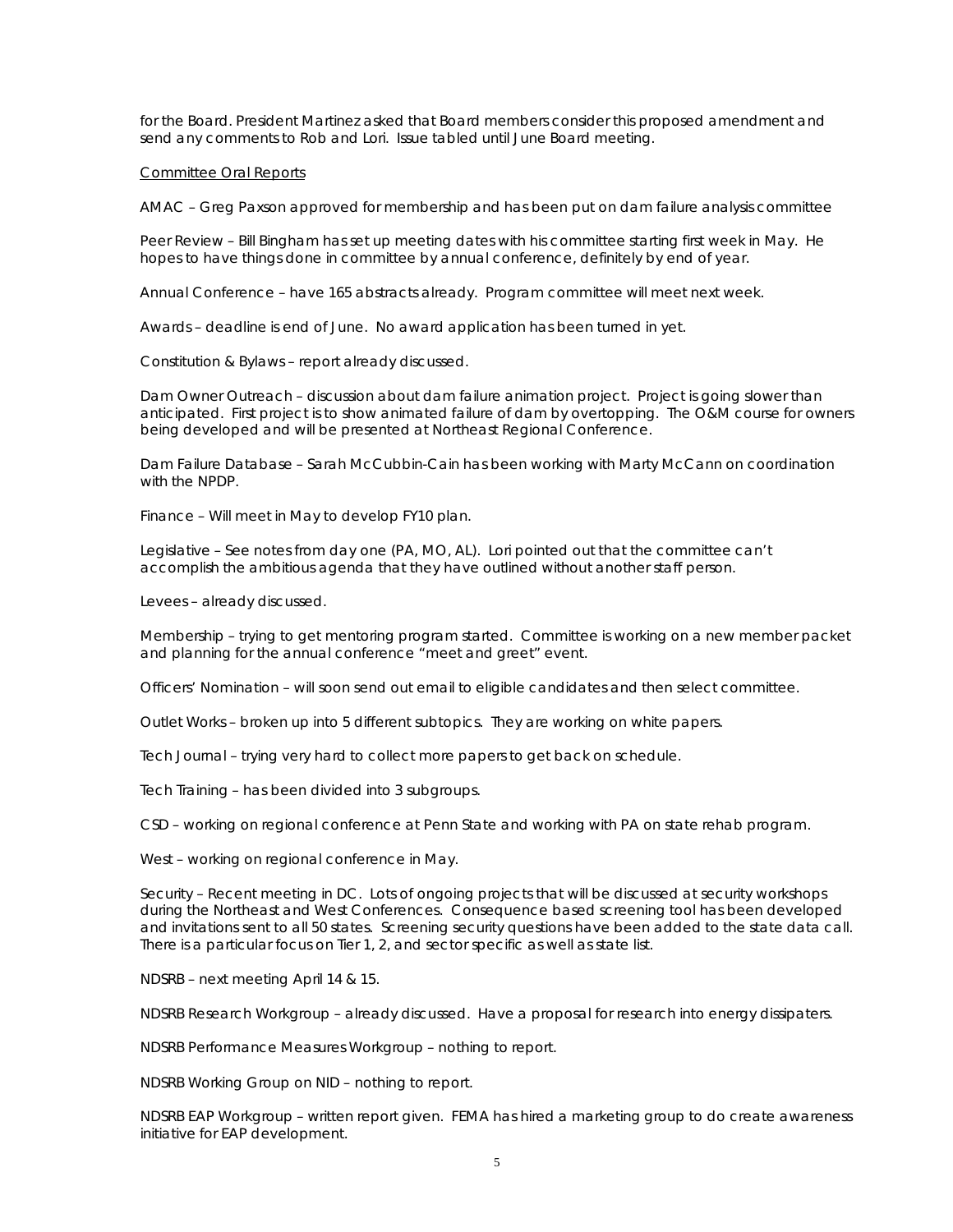Partnerships –USSD has requested Rob to give presentation at next meeting. ASDSO should have an ASDSO rep at ASFPM conference June 7 – 12. National Watershed Coalition, ASDSO will send a rep to their conference (Matt Scherer).

#### New Business

The Board discussed whether or not to comment on a new report produced by the ASCE Geo-Institute's Joint Task Force on Areas of Practice entitled, *Engineering and Geology Practice Guidelines*. At issue are the report's recommendations on what areas geotechnical engineers and engineering geologists can operate in. It was decided that John would draft a letter for the ASDSO Board to endorse that would go to the Geo-Institute and the ASCE leadership regarding our position on the report's recommendations.

The issue was raised concerning Virginia and their wording on inspection forms about certifying the inspection. Legal precedent equates "certify" with warranty or guarantee. AMAC would like a dialogue with states on the use of that wording in their regulations and inspection forms. It was decided that the Model Dam Safety Program should be reviewed to see if any recommendations on this are included and, if so, have them altered.

Discussion was held about having standard dam breach guidance for all of the states. FEMA wants to include dam breach inundation maps into their new floodplain mapping program (RiskMap). This issued was referred to the NDSRB EAP workgroup

CEU discussion. ASDSO can't provide CEUs (continuing education units), only PDHs (professional development hours. It was decided that ASDSO should continue to research this option.

Motion to adjourn was made by Mark Ogden at 4:50 PM. Second by Mark Haynes. Meeting adjourned.